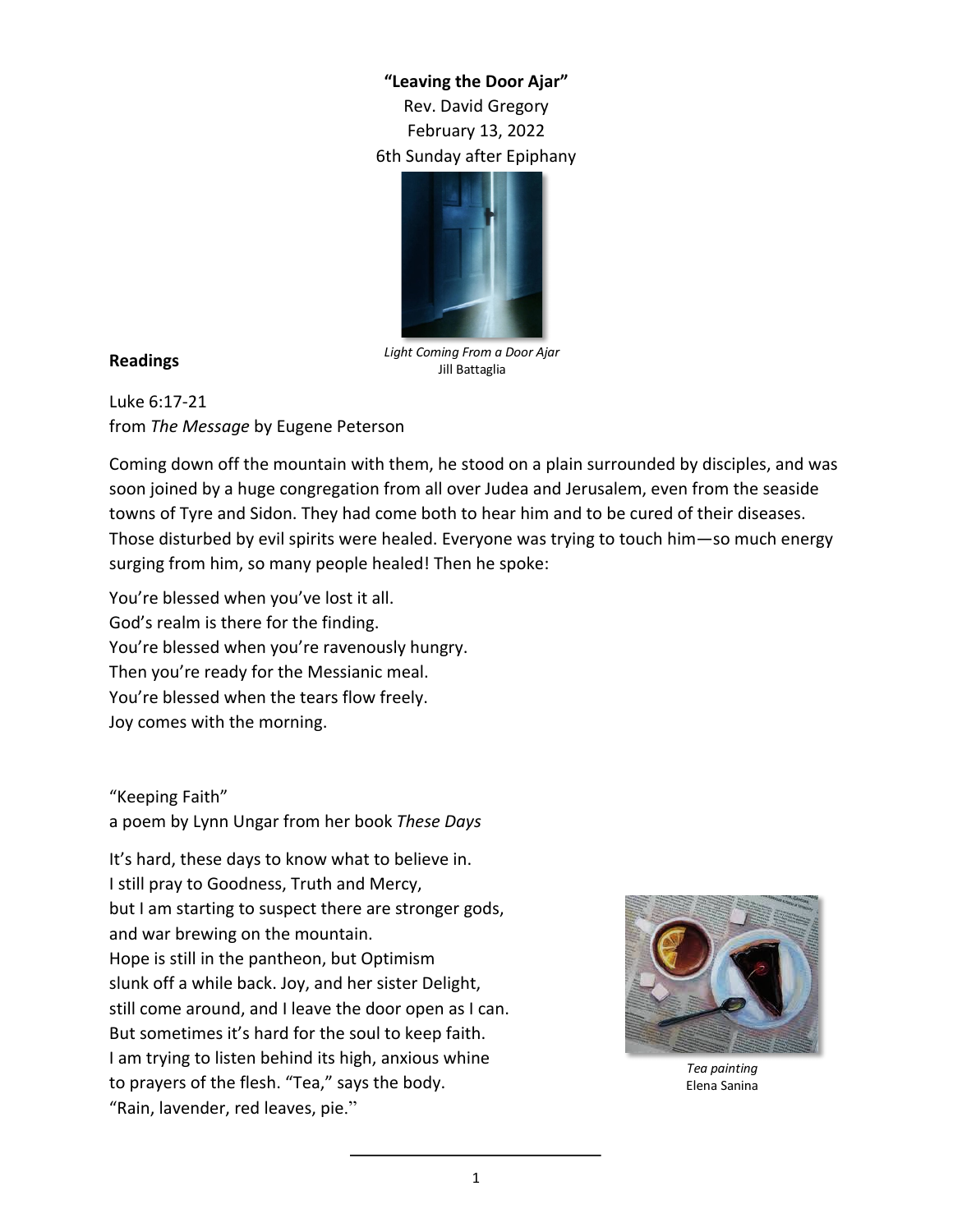For several years prior to our arrival in this place, there were a couple of times each year, usually in the spring and fall, that I worked as a spiritual director in the Holy Cross Monastery during their spiritually directed retreats. Holy Cross is an Episcopal gathering of Benedictine brothers who offer radical hospitality and contemplative programming in a beautiful setting across the Hudson River from Hyde Park. Participants in the directed retreats were assigned a spiritual director with whom they would meet daily for forty-five minutes, and except for those sessions, the house remained in silence. As a director I was assigned three or four people to work with during the retreat, and the conversations were some of the deepest in my experience, partly because the people hadn't spoken in twenty-four hours, and neither had I. In most of that time we weren't really making eye contact with anyone.

There were always some folks who were more comfortable in silence than others, and I remember one person in particular who exhibited signs of being highly uncomfortable. She was like many others who were attracted to an escape from Manhattan, curious about silence, and looking forward to the beautiful surroundings. She was a busy executive in an important position, invited by a friend who thought she needed it (and she probably did), but the shift was perhaps a bit more than she bargained for. After the first night she confessed that she had never really meditated, and had never considered it something she had much interest in doing. The first day she was crawling the walls. On the second day there was a slight breakthrough, and on the third day she was fully relaxed. I call it the Big Apple Withdrawal. She expressed a concern that while she eventually enjoyed the retreat, she didn't think she could find a place of quiet at home, even though she lived alone. I asked her if she thought she could be quiet for ten minutes and she didn't think so. How about five minutes? She doubted it. How about two? Maybe. I invited her to start with two minutes, and think of it as opening a window. Once that window was opened, it could be opened a teeny bit wider, and then a little more and a little more. Some weeks later she contacted me to say that she was meditating fifteen minutes a day and loving it. There are times when all it takes is the slightest opening to let a little oxygen in, and soon we're delighted with new air.

I've returned to the work of Lynn Ungar this week. She's the poet and Unitarian minister whose pandemic era book *These Days* has spoken so deeply to many of us.

It's hard, these days to know what to believe in. I still pray to Goodness, Truth and Mercy, but I am starting to suspect there are stronger gods, and war brewing on the mountain. Hope is still in the pantheon, but Optimism slunk off a while back. Joy, and her sister Delight, still come around, and I leave the door open as I can….

I leave the door open as I can. This is the phrase that captured me and reminded me of that spiritual directee back in New York who couldn't find it within herself to jump in fully, but who did find she could leave a window open. It's really all about the windows and doors in our lives, the places where we might find ourselves closed in or shut off. Maybe we're afraid of what's out there, or perhaps there's an impulse of selfprotection (something we've probably all felt in the last couple of years). Over these past two years, we've grown accustomed to staying in. What started as solitude may have become isolation, and as a result we've lost some of the energy of community. So what now? How do we reconnect? Maybe it's not about diving in head first. Maybe it has to do with leaving the door slightly ajar. Whether reconnecting with Divine Silence in meditation or finding our way back to communal worship, or traveling to see our families, it need not all happen at once. You can start with tea, perhaps, or lavender, or pie, and see where it goes from there.